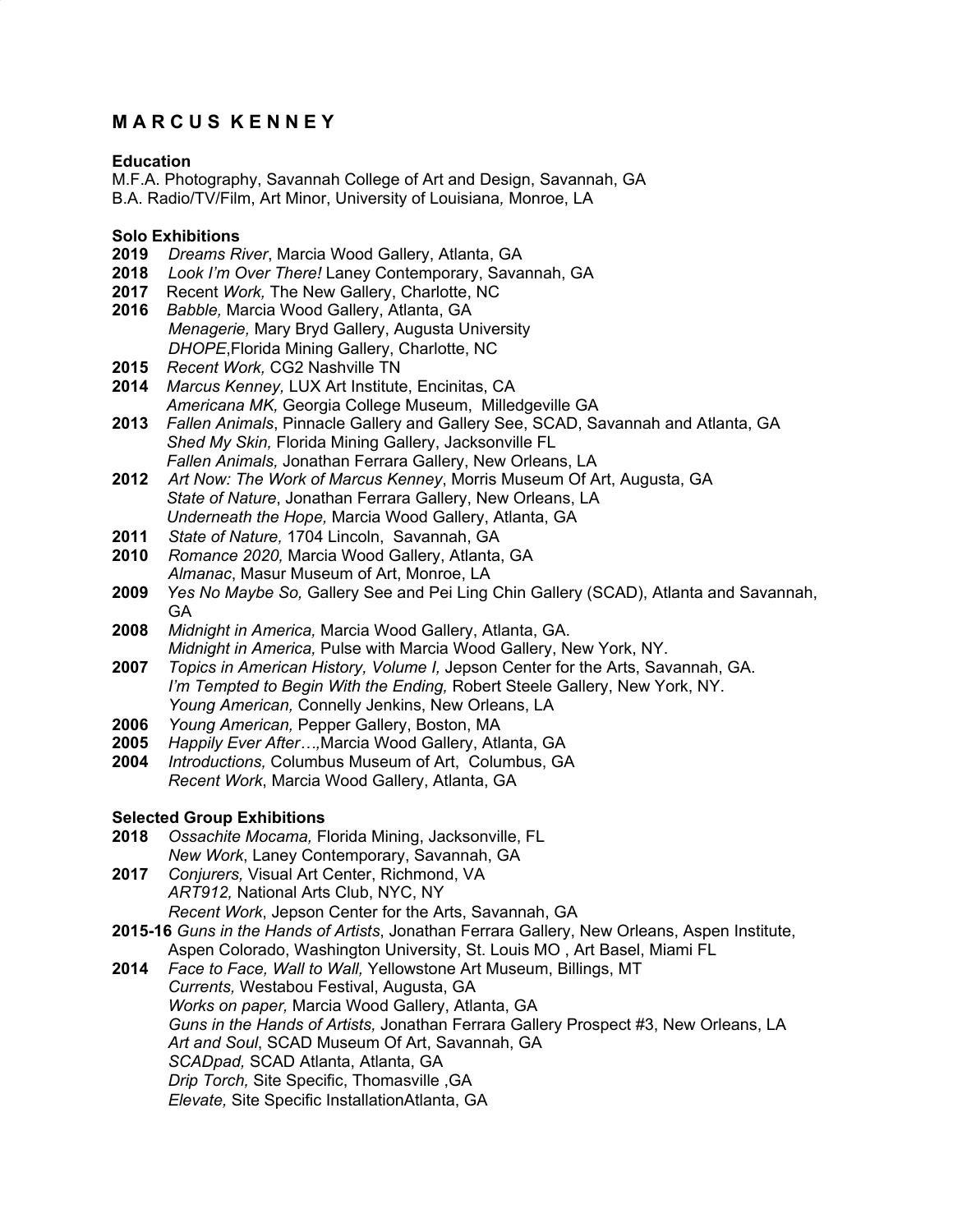| 2013                         | Upsodown, New Art Center, Newton, MA<br>NOMO, Art Basel Off siteFlorida Ming Gallery, Miami, FL                                                             |
|------------------------------|-------------------------------------------------------------------------------------------------------------------------------------------------------------|
|                              | SCOPE, SCOPE Art Fair with Eileen Brazil, Miami, FL                                                                                                         |
|                              | Snapshots, Gutstein Gallery SCAD, Savannah, GA                                                                                                              |
|                              | Southern Progressive, Rebekah Jacob Gallery, Charleston, SC                                                                                                 |
|                              | Unique Visions, Cumberland GalleryNashville TN                                                                                                              |
|                              | TBD, Tinney Contemporary, Nashville TN                                                                                                                      |
| 2012                         | Captured: Specimens in Contemporary Art, Bedford Gallery, Lesher Center for the Arts,<br>Texas Contemporary Art Fair, Jonathan Ferrara Gallery, Houston, TX |
|                              | PULSE Art Fair, Jonathan Ferrara Gallery, Miami, FL                                                                                                         |
|                              | Art Greenwich, Eileen Braziel Art Advisor, Greenwich, CT                                                                                                    |
|                              | Power, CNN.Com                                                                                                                                              |
| 2011                         | 9/11 Ripple, CNN.Com                                                                                                                                        |
|                              | Telfair Fashion Show, DeSoto Hilton, Savannah GA                                                                                                            |
|                              | Year of the Rabbit, Moot Gallery, Hong Kong                                                                                                                 |
|                              | Spectrum, SCAD, Savannah GA                                                                                                                                 |
| 2010                         | Painters Reel, Macon Museum of Art, Jepson Center for the Arts, Morris Museum of Art,                                                                       |
|                              | Within State Lines II, MOCA GA, Atlanta GA                                                                                                                  |
| 2009                         | Mind the Cracks, Tel Aviv Museum of Art, Tel Aviv, Israel<br>Words Become Pictures, Molloy College, New York, NY                                            |
| 2008                         | This is Us - Chris Scarborough and Marcus Kenney, TAG, Nashville, TN                                                                                        |
|                              | Crowded, David Lusk Gallery, Memphis, TN                                                                                                                    |
|                              | Gen X: Post Boomers of the New South, Mobile Museum of Art, Mobile, AL                                                                                      |
|                              | 3-ology, Prince Tower Art Center, Bartlesville, OK                                                                                                          |
| 2007                         | London 07, Marcia Wood Gallery, London, UK                                                                                                                  |
|                              | Profit and Loss, Sun Valley Center For the Arts, Sun Valley, ID                                                                                             |
|                              | Constructed Images, Swan Coach House Gallery, Atlanta, GA                                                                                                   |
| 2006                         | The New Collage, Pavel Zoubok Gallery, New York, NY                                                                                                         |
|                              | On the Horizon, Robert Steele Gallery, New York, NY                                                                                                         |
|                              | Affair, Marcia Wood Gallery, Portland, OR<br>Art (212), Marcia Wood Gallery, New York, NY                                                                   |
|                              | Recent Work: Marcus Kenney and Julio Garcia, locovozzi Fine Art, Savannah, GA                                                                               |
|                              | Monster, Starland Center for the Arts, Savannah, GA                                                                                                         |
| 2005                         | South x East, Florida Atlantic University, Boca Raton, FL                                                                                                   |
|                              | Children's Story, MY ARTS Prospects, New York, NY                                                                                                           |
|                              | PULSE Art Fair, Marcia Wood Gallery, Miami, FL                                                                                                              |
|                              | AAF Contemporary Art Fair, Marcia Wood Gallery, New York, NY                                                                                                |
|                              | Redefined, Red Gallery, Savannah, GA                                                                                                                        |
|                              | Marcia Wood Gallery, Chicago Art Expo, Chicago, IL                                                                                                          |
| 2004                         | ArtPapers Auction, Atlanta, GA<br>G7, Museum of Contemporary Art of Georgia, Atlanta, GA                                                                    |
|                              | Between Light and Dark, Hartford ArtSpace, Hartford, CT                                                                                                     |
|                              | AAF Contemporary Art Fair, Marcia Wood Gallery, New York, NY                                                                                                |
|                              |                                                                                                                                                             |
| <b>Selected Bibliography</b> |                                                                                                                                                             |

- **2015** Remy-Hall, A. "Spray Painting the Camilla" Perversion Magazine Issue 3 Morris, S. "Fallen Animals" Flannery O`Conner Review Westfield, J. "Lightning the Path" ThomSpring/summer Issue Freidersdorf, C. "Putting Guns in Artists Hands" The AtlanticJune New American Paintings Southern edition New American PaintingsSouthern Issue
- **2014** Cash, S. " Studio Visit." Burnaway. #2 Print Edition Chute, J. "Finding Inspiration." UT San Diego. Feb 2.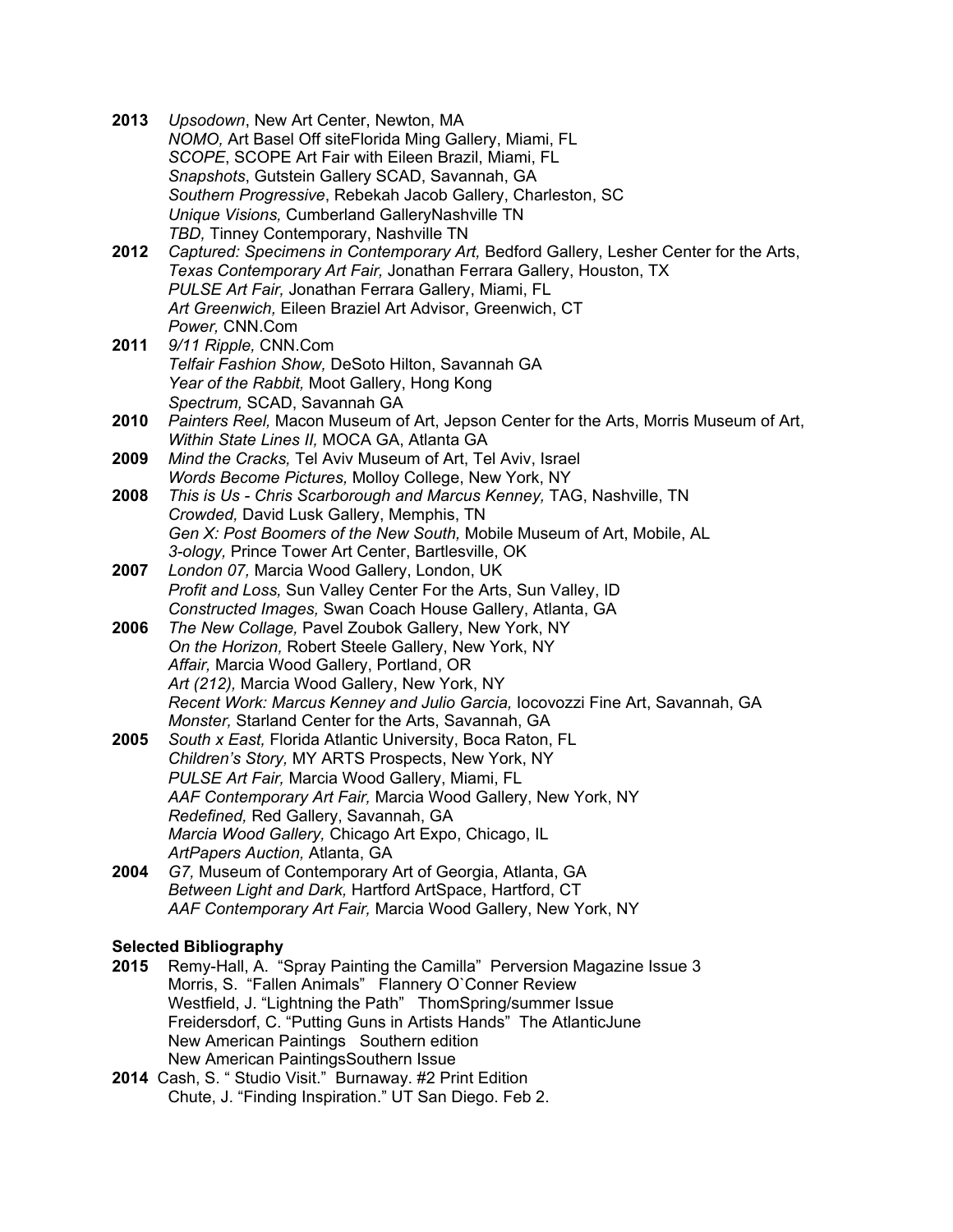- **2013** Hersch, A. "Southern Gothic." Savannah Morning News. Feb. 10. Durden, B. *Face to FaceYellowstone Art Museum* Mulrain J"Shed My Skin." EU Jacksonville. Oct. Paskevich, M. "The Art of Found Objects." Coastal Isle Magazine. Mar/Apr.
- **2012** Gilbert, C. "Marcus Kenney." The 22 Magazine. Vol. 2. Feaster, F. "Underneath the Hope." Atlanta Journal Constitution. Jaques, S. *A Love for the BeautifulGlobe Pequet Press* Lampi, L. "Shaman's Vision of a Wild South." Burnaway.com. Dec. Cash, S. "Marcus Kenney Review." Art In America. Jan. Hicks, C. "Defiance." ArtVoices. Dec. Cotter, C. "Fur and Feathers Fly." ArtAtl.com. Nov.
- **2011** Cullum, J. "Reviews: National." ARTnews. Apr. Olmsted, M. "State of the Arts." South Magazine. Feb/March. New American Paintings. Southern Edition. Reusing Reclaimed Taxidermy, Juxtapose.com.
- **2010** Hansell, S. "AnimalsRule" Burnaway.com. Cullum, J. "Marcus Kenney pulls out the stops." Artscriticatl.com "Marcus Kenney." Geronimoprojects.com.
- **2008** Genocchio, B. "Catching Imagination in Language and Imagery." New York Times. Feb. 24. Feaster, F. "Marcus Kenney." ArtPapers. July/Aug. Hicks, C. "Midnight in America: Kid Nation." Creative Loafing Atlanta. May 14. Lisle, A. "Kenney's Kids: Ambiguous Trios." Commercial Appeal. June 1. Hersh, A. "Rising Star." Savannah MagazineSept/Oct
- **2007** May, W. "Collage Matters." New York Arts Magazine. vol.12, no. 1 of 2. Lew, R. "Travel: Savannah." Southern Accents. Nov/Dec. New American Painting. Southern Edition. Hersh, A. "American Icons." Savannah Morning News. July 1. MacCash, D. "American Undone." New Orleans Times-Picayune. Mar. 9 Young, E. "Mixed Up World of Marcus Kenney." South Magazine. Feb.
- **2006** Byrd, C. "Marcus Kenney at Marcia Wood." Art in America. Sept.
- **2005** Fox, C. "Savannah Artist's Stylized Stories." The Atlanta Journal-Constitution. Dec. 30. McQuaid, C. "On the edge of Nostalgia." Boston Globe. Apr. 22. Mullarkey, M. "Myth and its Discontents." The New York Sun. July 7. Moreno G. "Reviews: Boca Raton." Art Papers*.* July/Aug. A.D. "Picking up the Pieces." Boston Spirit. Apr./May. Reyes, P. "Southern Artist." Oxford American. Fall.
- **2004** Cullum, J. "Mind, Matter Converge." The Atlanta Journal-Constitution*.* June 29. Feaster, F. "Waste Not Want Not." Creative Loafing Atlanta. Aug. 5-11. Garren, A. "Reviews: Atlanta, Ga." Art Papers. May/June. Feaster, F. "Emerging Visions." Creative Loafing Atlanta. Feb. 12-18. Morris, A. "Art Alfresco." Diversions. Nov. 11. Fox, C. "Object Lessons." The Atlanta Journal-Constitution. Apr. 23. Carter, L.H. "The Georgia Seven: The New It List." Hushbox. Jan. 1. New American Paintings. Southern Edition.

## **Experience**

- **2016** Adjunct Professor, SCAD Savannah, GA
- Visiting Artist, Augusta University, Augusta GA
- **2004 -2015** Worked with over 20 interns/students in studio setting.
- **2015** Adjunct Professor, SCAD Savannah, GA
- **2014** Alumni Mentor, SCAD Savannah GA Visiting Artist, SCAD Hong Kong Artist in Residence, *LUX Art institute*, San Diego CA